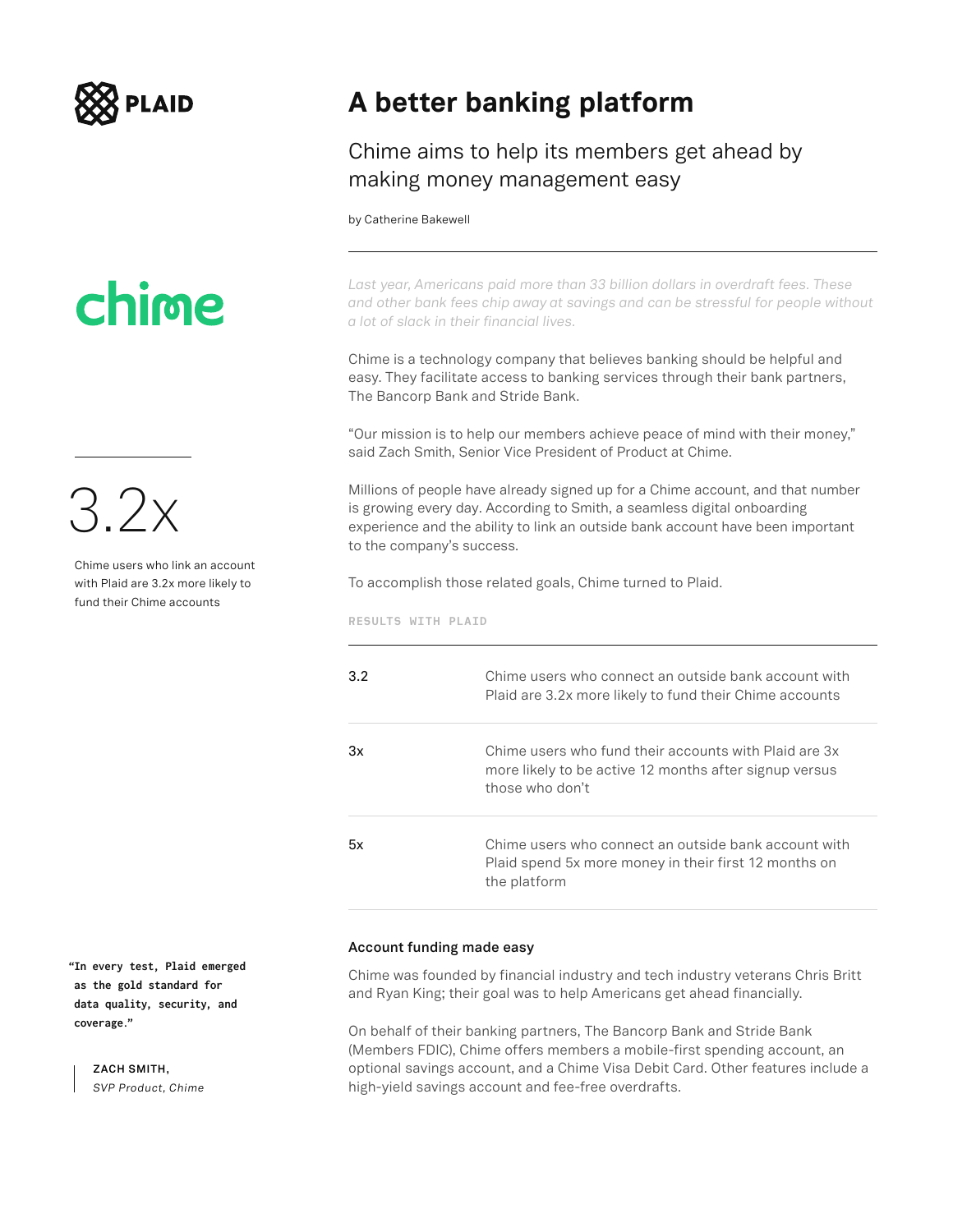### 5x

Chime users who link accounts with Plaid spend 5x more money in their first 12 months on the platform

One way for members to fund their Chime accounts is to link an outside bank account with Plaid. In fact, when Chime members choose Plaid, they are 3.2 times more likely to fund their accounts than those who choose other methods. (Members can also deposit a check through the mobile app or deposit cash at an approved retail location.)

To link an account with Plaid, Chime members simply select their outside bank from a list and enter the login credentials associated with that account. Plaid now connects to more than 10,000 US banks and credit unions—often in a matter of seconds.

Using the data Plaid provides, Chime can also verify whether the person attempting to connect an outside bank account is actually the owner of that account.

*"We explored a few different technologies, but in every test, Plaid emerged as the gold standard for data quality, security, and coverage," said Smith.*

### **Spend wisely**

Chime has built a booming business without many of the punitive fees employed by most traditional banks. So how do they make money?

The answer is that, when a member makes a purchase using their Chime Visa debit card, Chime earns ~1.5% of the purchase value. (The fee is paid by Visa and not Chime members.) Significantly, members who fund their Chime accounts with Plaid spend more than five times as much with their Chime debit cards during their first year on the platform.

As a courtesy, Chime uses Plaid to check a member's account balance before they begin a transfer to fund their Chime account. If there isn't enough money in the outside account, Chime cancels the transaction, sparing the member an overdraft fee at their other bank.

Finally, Chime uses Plaid to help give members the full picture of their financial lives. Those who choose to link their outside financial institutions using Plaid can see their accounts, balances, and transactions in one place.

For these and other reasons, Chime members who fund their accounts with Plaid are more than three times more likely to be active 12 months after signup than those who choose other methods.

"Plaid allows us to make members' funds available faster. Everyone wants faster access to their money, especially when money is tight," said Smith.

**"Plaid allows us to make members' funds available faster. Everyone wants faster access to their money, especially when money is tight."**

> **ZACH SMITH,**  *SVP Product, Chime*